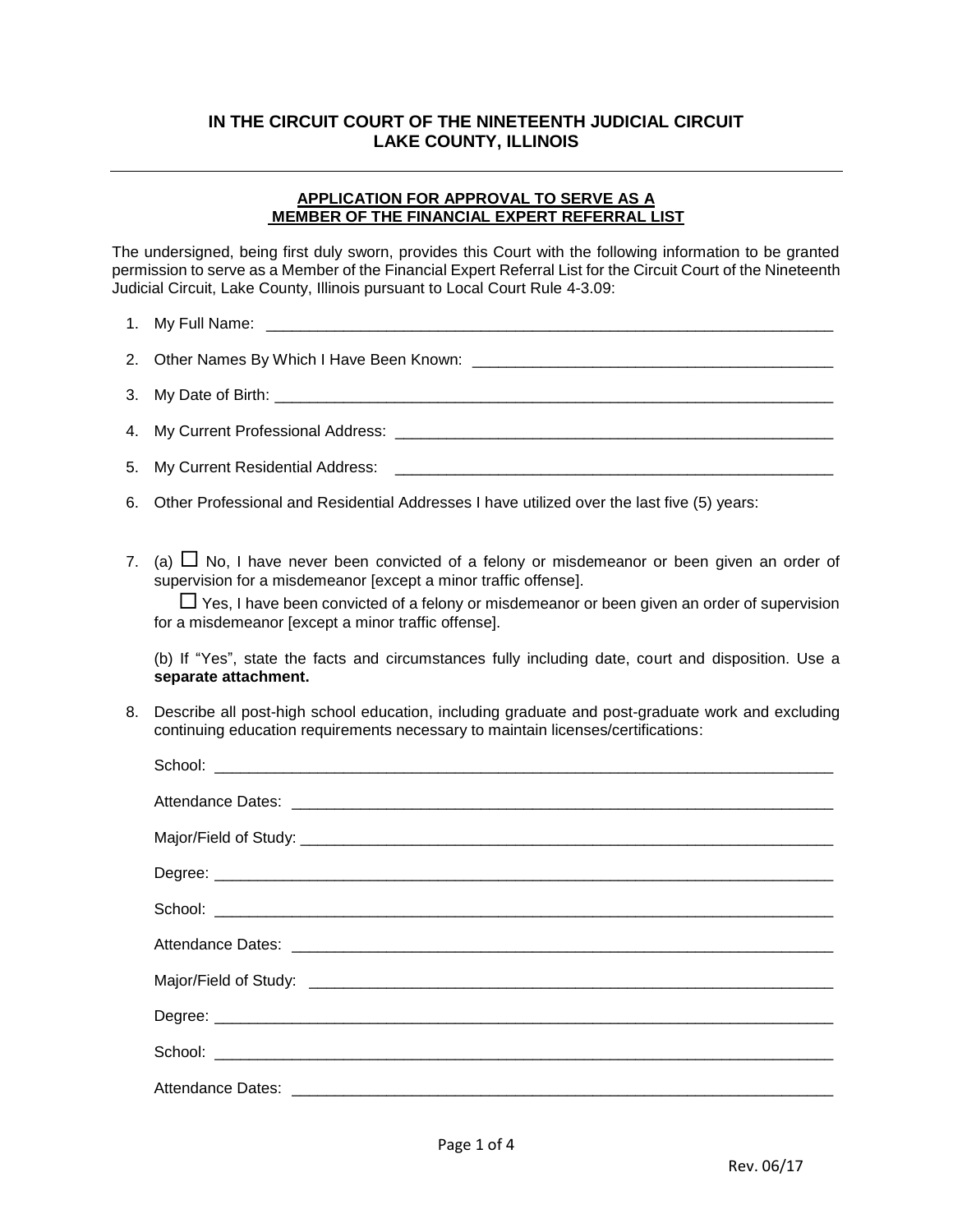Major/Field of Study: \_\_\_\_\_\_\_\_\_\_\_\_\_\_\_\_\_\_\_\_\_\_\_\_\_\_\_\_\_\_\_\_\_\_\_\_\_\_\_\_\_\_\_\_\_\_\_\_\_\_\_\_\_\_\_\_\_\_\_\_\_

Degree: **with a set of the set of the set of the set of the set of the set of the set of the set of the set of the set of the set of the set of the set of the set of the set of the set of the set of the set of the set of t** 

[Use Separate Sheet, if necessary]

- 9. I have a minimum of a bachelor's degree.
- 10. I have five (5) years of experience in the field of my expertise.
- 11. a)  $\Box$  My profession is not required to be licensed by the State of Illinois. **OR**

b)  $\Box$  I have a valid license/certification from the State of \_\_\_\_\_\_\_\_\_\_\_\_\_\_\_\_\_\_\_\_\_\_ to practice my profession as a \_\_\_\_\_\_\_\_\_\_\_\_\_\_\_\_\_\_\_\_\_\_\_\_\_\_, proof of which is attached as **Exhibit A** (copy of certificate). Please state all licensing/certifying agencies and license/certification numbers below.

List all professional or occupational licenses/certifications (other than law) which you have ever had. Check "C" if the license/certification is still current.

| <b>Type/Number</b> | <b>Agency</b> | <b>Date</b> | "C" |
|--------------------|---------------|-------------|-----|
|                    |               |             | П   |
|                    |               |             | П   |
|                    |               |             | П   |
|                    |               |             | Г   |
|                    |               |             | ┍   |
|                    |               |             | Г   |
|                    |               |             | Г   |
|                    |               |             |     |

12. I have never been found to be in violation of the standards of my credentialing agency/organization.

- 13. I have never been found "not qualified" to serve as an expert in any court of law.
- 14. I have and agree to maintain professional liability insurance which covers services provided as a result of the referral, proof of which is attached as **Exhibit B** (copy of the declarations page and any additional documentation to verify that your policy expressly covers Court referrals).
- 15. I am qualified to be appointed in the following specific fields of expertise as delineated by Local Court Rule 4-3.09 D. (Real Estate Brokers must submit an Affidavit verifying the Broker has completed a minimum of 50 transactions.) Attach additional pages if necessary.

\_\_\_\_\_\_\_\_\_\_\_\_\_\_\_\_\_\_\_\_\_\_\_\_\_\_\_\_\_\_\_\_\_\_\_\_\_\_\_\_\_\_\_\_\_\_\_\_\_\_\_\_\_\_\_\_\_\_\_\_\_\_\_\_\_\_\_\_\_\_\_\_\_\_\_\_\_\_ \_\_\_\_\_\_\_\_\_\_\_\_\_\_\_\_\_\_\_\_\_\_\_\_\_\_\_\_\_\_\_\_\_\_\_\_\_\_\_\_\_\_\_\_\_\_\_\_\_\_\_\_\_\_\_\_\_\_\_\_\_\_\_\_\_\_\_\_\_\_\_\_\_\_\_\_\_\_ \_\_\_\_\_\_\_\_\_\_\_\_\_\_\_\_\_\_\_\_\_\_\_\_\_\_\_\_\_\_\_\_\_\_\_\_\_\_\_\_\_\_\_\_\_\_\_\_\_\_\_\_\_\_\_\_\_\_\_\_\_\_\_\_\_\_\_\_\_\_\_\_\_\_\_\_\_\_ \_\_\_\_\_\_\_\_\_\_\_\_\_\_\_\_\_\_\_\_\_\_\_\_\_\_\_\_\_\_\_\_\_\_\_\_\_\_\_\_\_\_\_\_\_\_\_\_\_\_\_\_\_\_\_\_\_\_\_\_\_\_\_\_\_\_\_\_\_\_\_\_\_\_\_\_\_\_ \_\_\_\_\_\_\_\_\_\_\_\_\_\_\_\_\_\_\_\_\_\_\_\_\_\_\_\_\_\_\_\_\_\_\_\_\_\_\_\_\_\_\_\_\_\_\_\_\_\_\_\_\_\_\_\_\_\_\_\_\_\_\_\_\_\_\_\_\_\_\_\_\_\_\_\_\_\_

<sup>16.</sup> I have read and understand, and agree to be bound by and follow, the Financial Expert Referral List Local Court Rule 4-3.09 for the Circuit Court of the Nineteenth Judicial Circuit, Lake County, Illinois, including but not limited to, the qualification requirements, conditions of membership and time and fee requirements.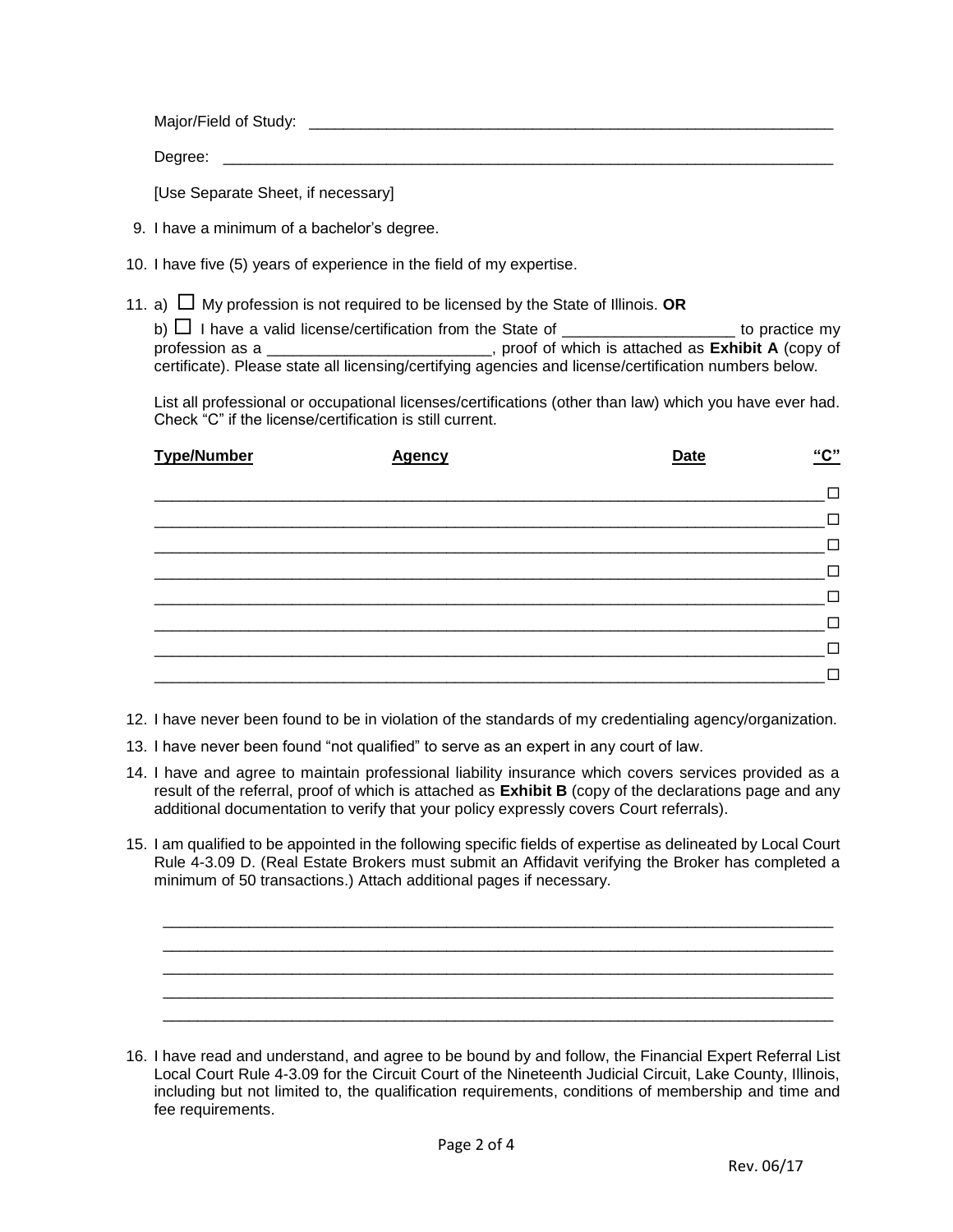17. I am a member in good standing in one or more professional organization(s) of my discipline, listed below. Check "C" if the license/certification is still current.

| <b>Designation</b> | <b>Organization</b> | "C" |
|--------------------|---------------------|-----|
|                    |                     |     |
|                    |                     |     |
|                    |                     |     |
|                    |                     |     |
|                    |                     |     |
|                    |                     |     |

18. If there are languages besides English in which you can competently converse for the purpose of fulfilling your obligations as a member of the Financial Expert Referral List, please list them here:

\_\_\_\_\_\_\_\_\_\_\_\_\_\_\_\_\_\_\_\_\_\_\_\_\_\_\_\_\_\_\_\_\_\_\_\_\_\_\_\_\_\_\_\_\_\_\_\_\_\_\_\_\_\_\_\_\_\_\_\_\_\_\_\_\_\_\_\_\_\_\_\_\_\_\_\_\_\_\_

- 19. A copy of my curriculum vitae is attached as **Exhibit C.**
- 20. I agree to immediately notify the Presiding Judge of the Family Division of the Nineteenth Judicial Circuit court of (a) any changes to licensing status identified in paragraph 11 above and/or (b) of any disciplinary action taken against me within seven (7) days of notification.
- 21. I respectfully request that the Court review my application, and if I am found to be qualified and eligible under Local Court Rule 4-3.09, that I be placed on the Financial Expert Referral List. If approved, I agree to be bound by the Rules of the Financial Expert Referral List of the Circuit Court of the Nineteenth Judicial Circuit, Lake County, Illinois, including the publication of my name and business address in the Court's written and electronic materials; and I also agree to execute a Waiver, Release and Indemnification of Claims document prior to the commencement of my membership for calendar years 2017 and 2018.

Submitted:

 **Applicant Signature**

\_\_\_\_\_\_\_\_\_\_\_\_\_\_\_\_\_\_\_\_\_\_\_\_\_\_\_\_\_\_\_\_\_\_\_\_\_

| Name:    |  |  |
|----------|--|--|
| Address: |  |  |
|          |  |  |
| Phone:   |  |  |
| Fax:     |  |  |
| E-mail:  |  |  |
|          |  |  |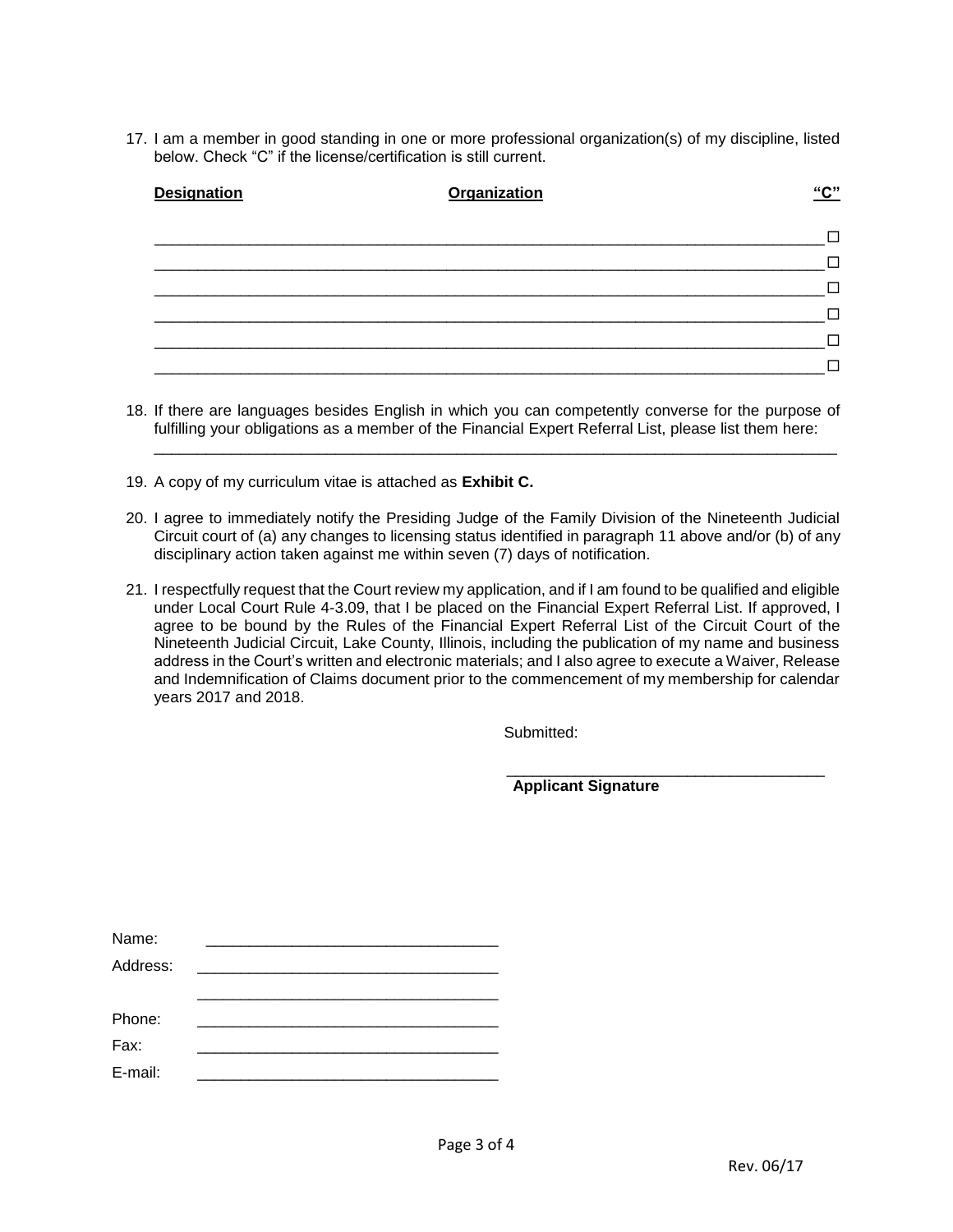#### **Verification by Certification**

I, \_\_\_\_\_\_\_\_\_\_\_\_\_\_\_\_\_\_\_\_\_\_\_\_\_\_\_\_\_\_\_\_\_\_, have read the foregoing Application, have personal knowledge of the contents thereof, including the Exhibits attached hereto, and under penalties as provided by law pursuant to Section 1-109 of the Code of Civil Procedure, the undersigned certifies that the statements set forth in this instrument are true and correct.

#### \_\_\_\_\_\_\_\_\_\_\_\_\_\_\_\_\_\_\_\_\_\_\_\_\_\_\_\_\_\_\_\_\_\_\_\_\_ **Applicant Signature**

Dated: \_\_\_\_\_\_\_\_\_\_\_\_\_\_\_\_\_\_\_\_\_\_\_\_\_\_\_\_ , 20\_\_\_\_\_

#### **CONSENT FOR BACKGROUND CHECK**

The Nineteenth Judicial Circuit Court has my consent to conduct a criminal record check as a requirement of my Application for Approval to Serve as a Member of the Financial Expert Referral List.

Name (Please Print): **We also contain the example of the example of the example of the example of the example of the example of the example of the example of the example of the example of the example of the example of the** 

Maiden Name (If Applicable):  $\blacksquare$ 

|  | Date of Birth (mm/dd/yyyy): |  |
|--|-----------------------------|--|
|--|-----------------------------|--|

Gender: \_\_\_\_\_\_\_\_\_\_\_\_\_\_\_\_\_\_\_\_\_\_\_\_\_\_\_\_\_\_\_\_\_\_\_\_\_\_\_\_\_\_\_\_\_\_\_\_\_\_\_\_\_\_\_\_\_\_\_\_\_\_\_\_\_\_\_\_\_\_\_\_\_\_\_\_

Signature: \_\_\_\_\_\_\_\_\_\_\_\_\_\_\_\_\_\_\_\_\_\_\_\_\_\_\_\_\_\_\_\_\_\_\_\_\_\_\_ Date: \_\_\_\_\_\_\_\_\_\_\_\_\_\_\_\_\_\_\_\_\_\_\_\_\_\_\_\_\_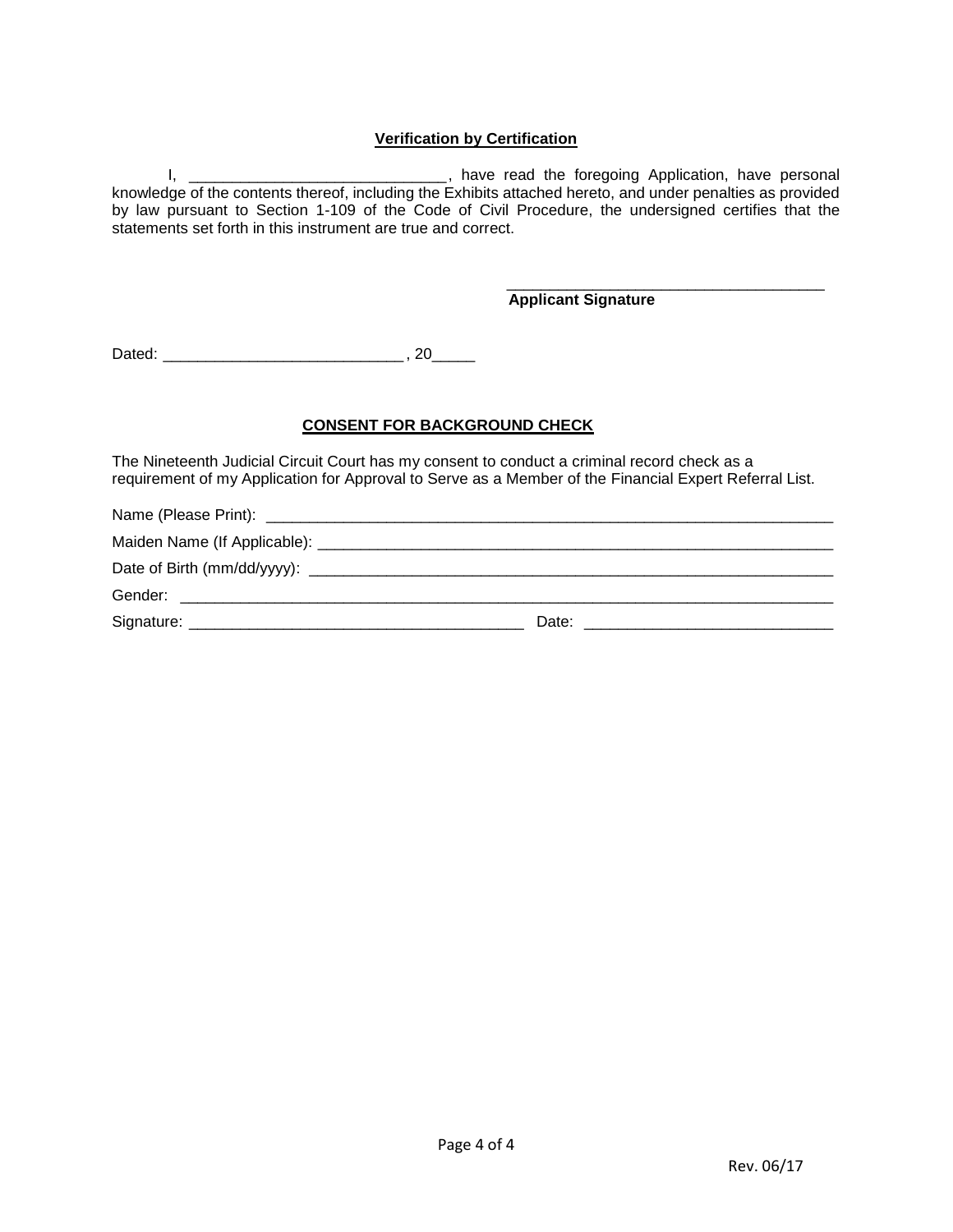#### **WAIVER, RELEASE AND INDEMNIFICATION OF CLAIMS**

WHEREAS, the Nineteenth Judicial Circuit has agreed to accept individuals as members of the Financial Experts List for the purposes of investigations, valuations and professional advice in cases referred from the Family Division pursuant to Local Court Rule 4-3.09;

WHEREAS, I have been accepted by the Nineteenth Judicial Circuit as a member of the Financial Experts List;

WHEREAS, I, as a Financial Experts List member, am required to participate in assignments as directed by the Nineteenth Judicial Circuit;

NOW THEREFORE, I, hereby, in consideration of my acceptance by the Nineteenth Judicial Circuit as a member of the Financial Experts List, do release and waive any and all claims or demands of any nature whatsoever, which I have now or may in the future acquire, against the Nineteenth Judicial Circuit Court together with the officers, agents and employees of the Nineteenth Judicial Circuit, resulting from my service as a member of the Financial Experts List.

I further covenant and agree, in consideration of my placement and acceptance as a member of the Financial Experts List, to indemnify and hold harmless said Nineteenth Judicial Circuit Court, their officers, Agency and employees from any liability, which may be incurred by them, or any of them, proximately resulting from and acts by me during such Financial Experts List assignments.

I further represent that I understand all risks involved and agree that this waiver, release and indemnification of claims shall be binding upon my heirs, executors and administrators.

| -<br>יוכ<br>້<br>-- |  |
|---------------------|--|
|---------------------|--|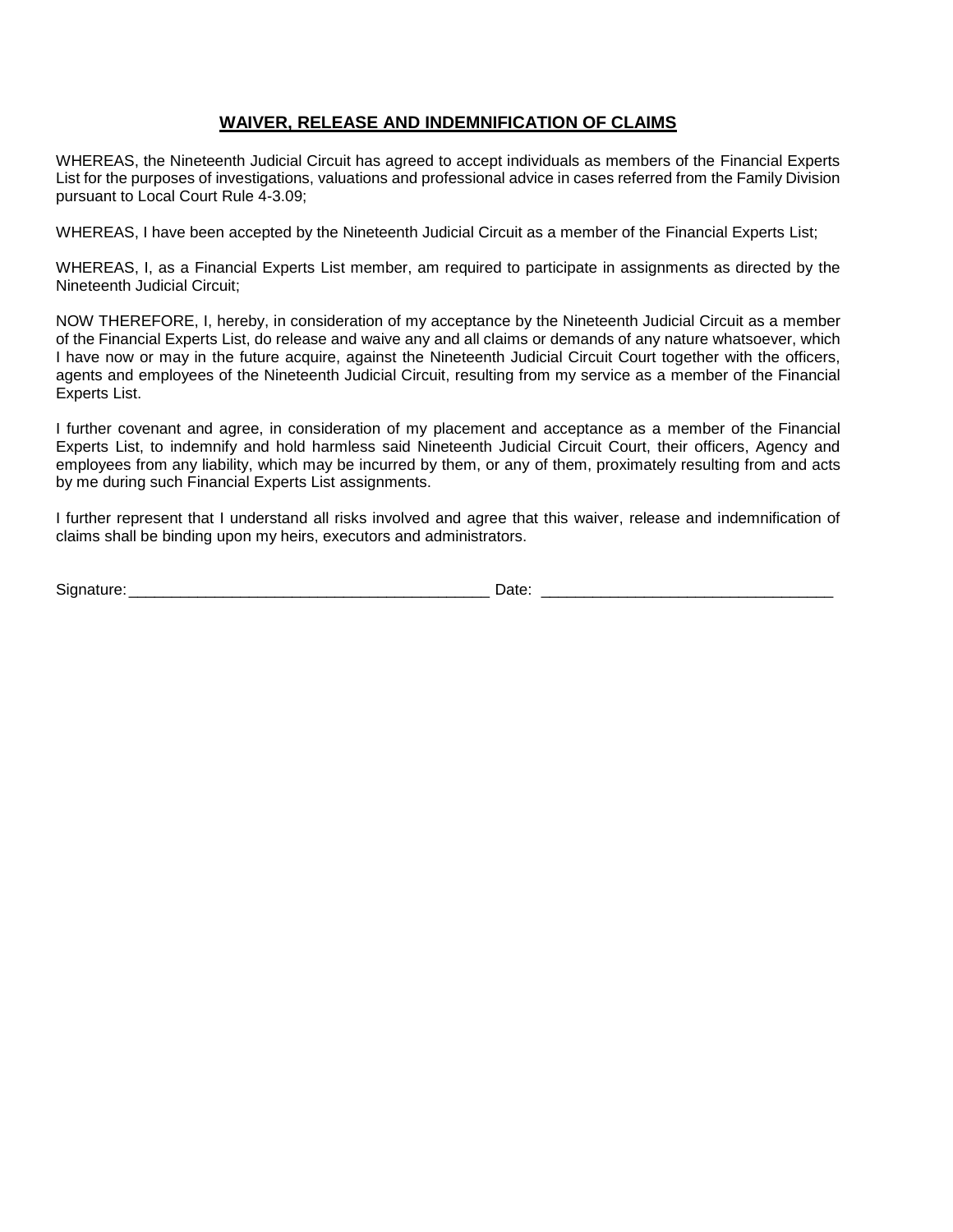# **Rule 4-3.09 Financial Experts List**

- **A.** Judges under the Illinois Marriage and Dissolution of Marriage Act are authorized to secure the advice of financial experts or other professionals.
- **B.** The Chief Judge is authorized to establish a list of qualified financial experts or other professionals in accordance with the provisions and standards set forth in this Rule. In the interests of efficient administration and to maintain the highest level of competence, the Chief Judge may, in his or her discretion, limit the number of members on the list. The list shall be known as the Financial Experts List.

### **C. Qualifications**

Members of the Financial Experts List shall meet the following qualifications:

- 1. Have a minimum of a Bachelor's Degree in their respective field of expertise.
- 2. Be licensed by the State of Illinois, if required.
- 3. Have five years of experience in the field of their expertise.
- 4. Maintain professional liability insurance which covers services provided as a result of the referral.
- 5. Maintain continuing education requirements necessary to maintain their license and/or certification.
- 6. Comply with the applicable Code of Ethics.

### **D. Specific Fields of Expertise**

Additionally, members must meet the following minimum requirements in the indicated fields of expertise.

- 1. Real Estate Broker shall provide an Affidavit verifying the Broker has completed a minimum of 50 transactions.
- 2. Real Estate Appraiser
	- a. Comply with the Uniform Standards of Professional Appraisers Practices (USPAP); OR
	- b. Be licensed as a Certified Residential Appraiser (CRA), a Certified General Appraiser (CGA), Member of Appraisal Institute (MAI) or Senior Residential Appraiser (SRA).
- 3. Personal Property Appraiser
	- a. Have met the personal property appraiser criteria established by the Appraiser Qualification Board of The Appraisal Foundation.
	- b. Have a professional designation from a professional appraiser organization including, but not limited to: International Society of Appraisers, Appraisers Association of America or other nationally recognized organization demonstrating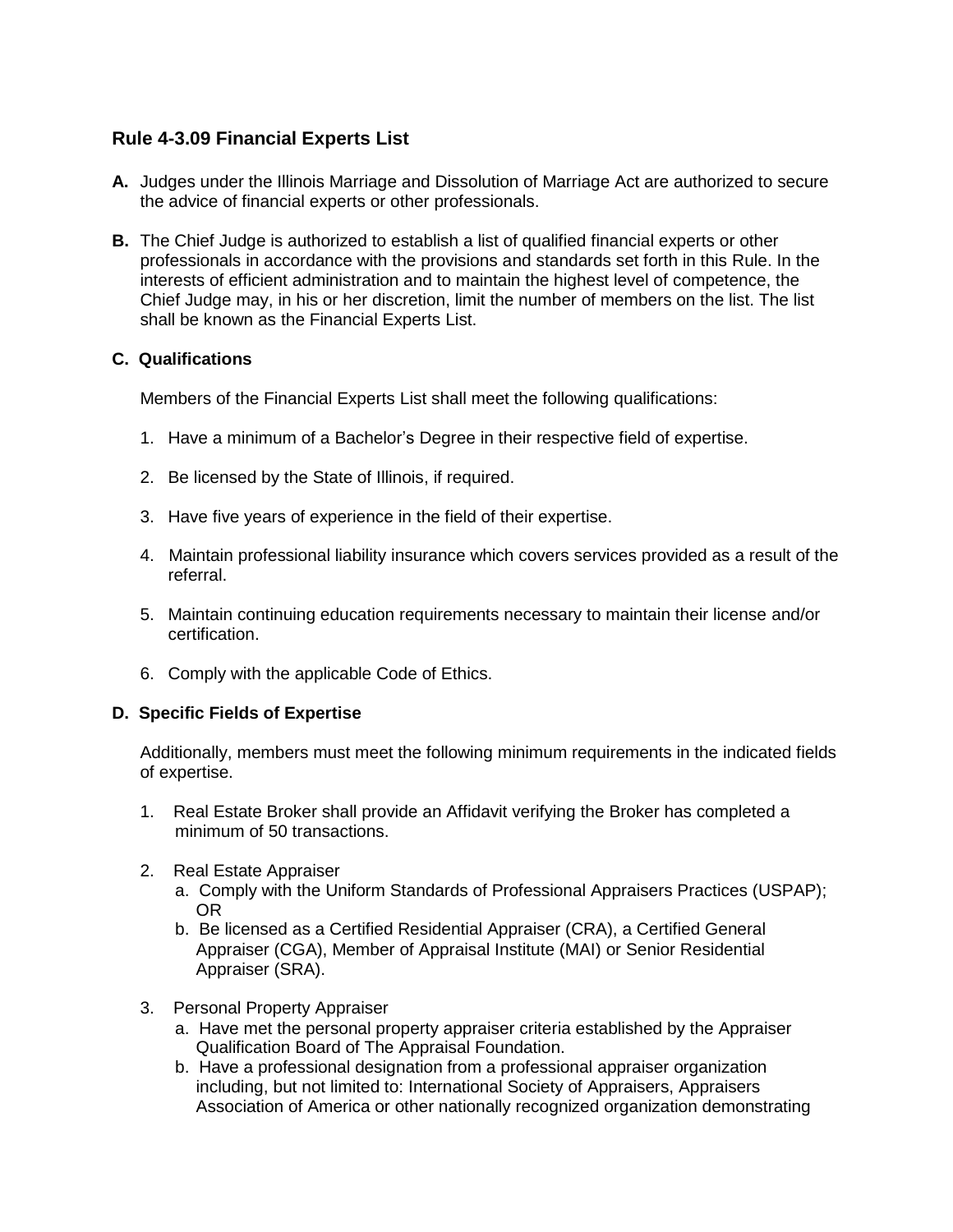competency in valuing personal property or meet certain minimal education and experience requirements.

- 4. Tax Expert shall have one or more of the following certifications:
	- a. Certified Public Accountants (CPA)-American Institute of Certified Public Accountants;
	- b. Masters in Taxation (MST)-Accredited University;
	- c. Enrolled Agent (EA)-Internal Revenue Service.
- 5. Income and/or Expense, Lifestyle, Tracing or Dissipation issues shall have one or more of the following certifications:
	- a. Certified Public Accountant (CPA)-American Institute of Certified Public Accountants;
	- b. Certified in Financial Forensics (CFF)-American Institute of Certified Public Accountants;
	- c. Certified Fraud Examiner (CFE)-Association of Certified Fraud Examiners;
	- d. Certified Financial Planner (CFP)-Certified Financial Planner Board of Standards, Inc.;
	- e. Advanced Divorce Financial Analyst (ADFA)-Institute for Divorce Financial Analysts;
	- f. Certified Divorce Financial Analyst (CDFA)-Institute for Divorce Financial Analysts;
	- g. Master Analyst in Financial Forensics (MAFF)-National Association of Certified Valuators and Analysts.
- 6. Business Valuation shall have one or more of the following certifications:
	- a. Accredited Member (AM)- American Society of Appraisers;
	- b. Accredited Senior Appraiser (ASA)- American Society of Appraisers;
	- c. Accredited in Business Valuations (ABV) American Institute of Business Appraisers;
	- d. Master Certified Business Appraiser (MCBA) –Institute of Business Appraisers;
	- e. Certified Valuation Analysts (CVA)- National Association of Certified Valuation Analysts.
- 7. Pension Valuations shall have one or more of the following certifications:
	- a. Certified Public Accountants (CPA)-American Institute of Certified Public Accountants;
	- b. Accredited Senior Appraiser (ASA)- American Society of Appraisers;
	- c. Fellow of the Society of Actuaries (FSA)- Society of Actuaries;
	- d. Bachelors' degree in Actuarial Sciences-Accredited University.
- 8. Equipment Appraiser shall have one or more of the following certifications:
	- a. Accredited Equipment Appraiser/Certified Equipment Appraiser (AEA/CEA) accreditation issued by the Association of Machinery and Equipment Appraisers (AMEA);
	- b. Accredited Member/Accredited Senior Appraisers (AM/ASA) issued by the American Society of Appraisers (ASA);
	- c. Certified Machinery and Equipment Appraiser/Master Certified Machinery and Equipment Appraiser (CMEA) issued by the National Equipment and business Builders Institute (NEBB).
- 9. Vocational Expert shall have one or more of the following:
	- a. Licensed Professional Counselor (LPC) or Licensed Clinical Professional Counselor (LCPC); or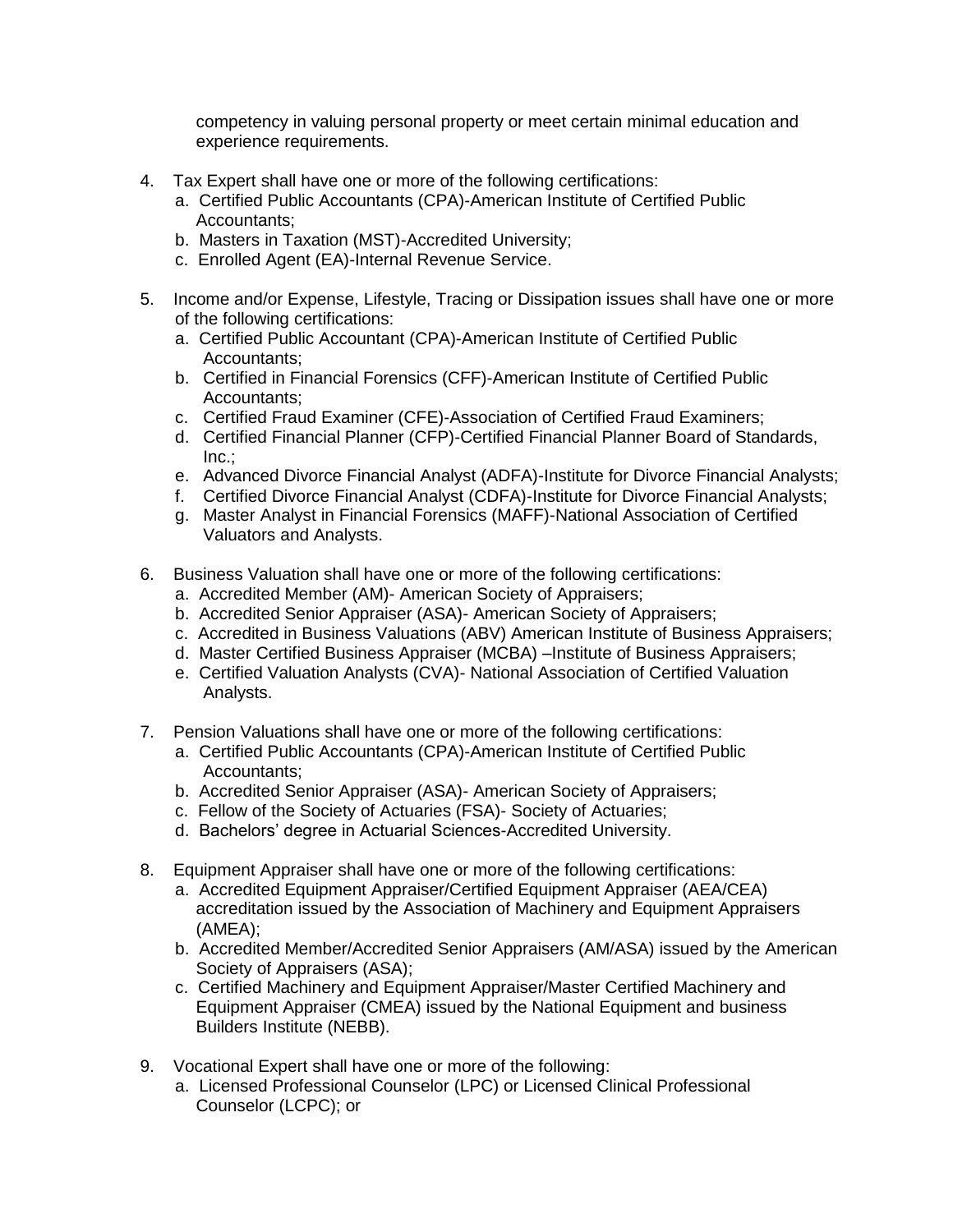- b. Certified Rehabilitation Counselor by the Commission on Rehabilitation Counselor Certification; or
- c. Master's degree that includes training in vocational testing.

## **E. Approval of Membership on the Financial Experts List**

- 1. The Presiding Judge of the Family Division shall prepare a list of qualified experts in accordance with the requirements of the Illinois Marriage and Dissolution of Marriage Act, these local court Rules and the applicable professional standards of the individual Expert. The list shall be submitted to the Chief Judge, who shall have the discretion to include or remove persons from the list at any time, or to waive any of the requirements of this section, when necessary to promote the highest standards of competency.
- 2. Membership on the Financial Expert List shall be by approval of the Chief Judge.
- 3. The list shall be reviewed every odd numbered year.
- 4. Applicants shall provide proof of qualification by way of affidavit that is supported by documentation.
- 5. In selecting experts to serve on the list, or to continue to serve on the list, the Presiding Judge of the Family Division or the Chief Judge may seek the advice of judges, lawyers, and financial professionals.
- 6. The Chief Judge shall have the discretion to limit the size of the list. In his or her discretion, the Chief Judge may add a member to or remove a member from the list when necessary to promote the highest standards of competency. An applicant denied inclusion on, or removed from the list, may appeal the decision in writing within ten days to the Chief Judge. The Chief Judge shall decide the appeal after an opportunity for the applicant or member to be heard. The decision of the Chief Judge shall be final.

### **F. Selection of a Financial Expert**

Selection of an Expert pursuant to the Illinois Marriage and Dissolution of Marriage Act, or pursuant to the inherent powers of the Court shall be in the sole discretion of the Judge making the referral. In making a referral, the Judge shall take into account the wishes of the parties, the nature of the dispute, and any other relevant factors. Nothing shall prevent a Judge from making a referral to a professional who is not on the approved Financial Expert List. The referring Judge, after consultations with the parties or their attorneys, shall determine the scope of the referral, the maximum hours to be spent on the evaluation or investigation, including a written report and the amount of time the Expert will have to complete the evaluation or investigation and prepare the report by written court order.

### **G. Conditions of Membership**

Selection for membership on the Financial Expert List does not guarantee a member receipt of referrals and is conditioned upon the agreement of the applicant to the following terms: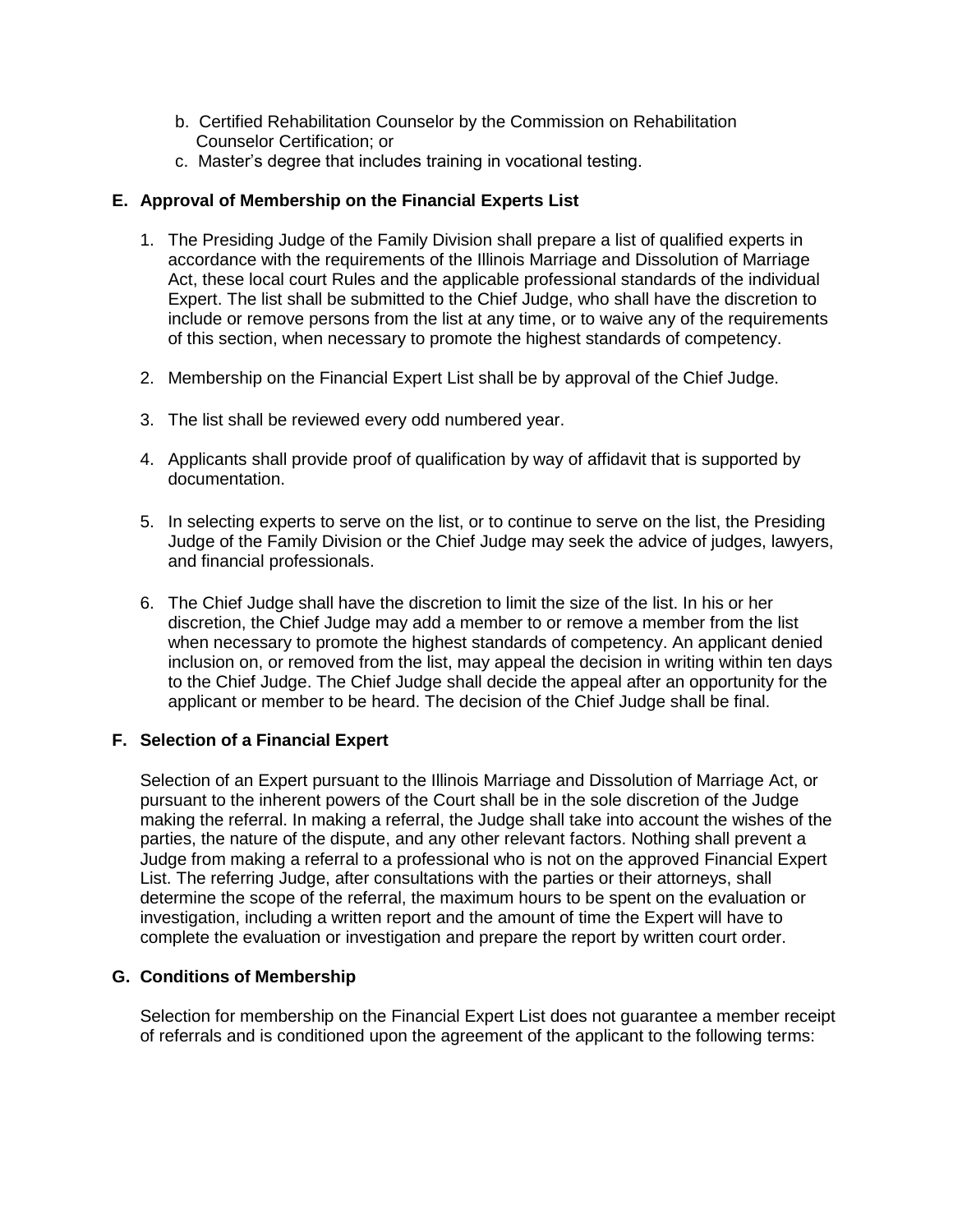- 1. By adherence to the core values of the Nineteenth Judicial Circuit including the equal and impartial treatment of all people and by providing the highest quality of service for each referral.
- 2. To attend meetings of the Financial Expert List members as scheduled by the Presiding Judge of the Family Division unless otherwise excused by the Presiding Judge or the Presiding Judge's Designee(s).
- 3. To submit a written estimate of the time required to complete the report as well as a fee estimate by the court ordered status date.
- 4. To submit a written report to the court containing the results of a court ordered evaluation or investigation regardless of whether the fee for the services has been paid in full. If the report is not completed by the date required by the court order, to submit a report to the court, with copies to counsel and to unrepresented parties, stating the reason why the report is not finished and when it will be.
- 5. To inform the Presiding Judge of the Family Division within seven days if he or she has been disciplined by any licensing agency or professional organization to which he or she belongs.
- 6. To inform the Presiding Judge of the Family Division of his or her current contact information, hourly fee for direct contact hours and the separate charge for preparation of a written report, if any. This information will be disclosed on the publicly disseminated Financial Expert List.
- 7. To make reasonable efforts to complete an evaluation or investigation and the report within the hours and time frame set by the court's order unless an extension is otherwise approved by the Court.

## **H. Fees**

The Court shall set a retainer for the Financial Expert to be paid within fourteen days. The Expert shall provide the Court a fee estimate at the status hearing set by the Expert Referral Order. The fee for court ordered services by a member of the Financial Expert List shall be paid by the parties based on the rates reasonably and customarily charged by the Expert for the services rendered. The court shall allocate the responsibility for payment between the parties based on ability to pay. The Financial Expert shall not withhold his report due to a party's failure to pay. Non-payment status shall be noted on the Expert Status Report form.

### **I. Acceptance/Declination/Status of appointment**

- 1. When an Expert is appointed by the court to perform a court ordered evaluation or investigation, the court administrator's office shall send the Expert a copy of the order of appointment and the Expert Report form.
- 2. An Expert may decline to accept a case for any reason. An Expert shall decline to accept an appointment to a case in which he or she has a conflict of interest, including but not limited to, a current or previous economic, or close personal relationship with any party, child, step-parent, other relative, counsel, or anyone else involved in the case, unless the conflict of interest has been specifically waived by the parties in writing. If an Expert deems it necessary to decline to accept an appointment, he or she shall